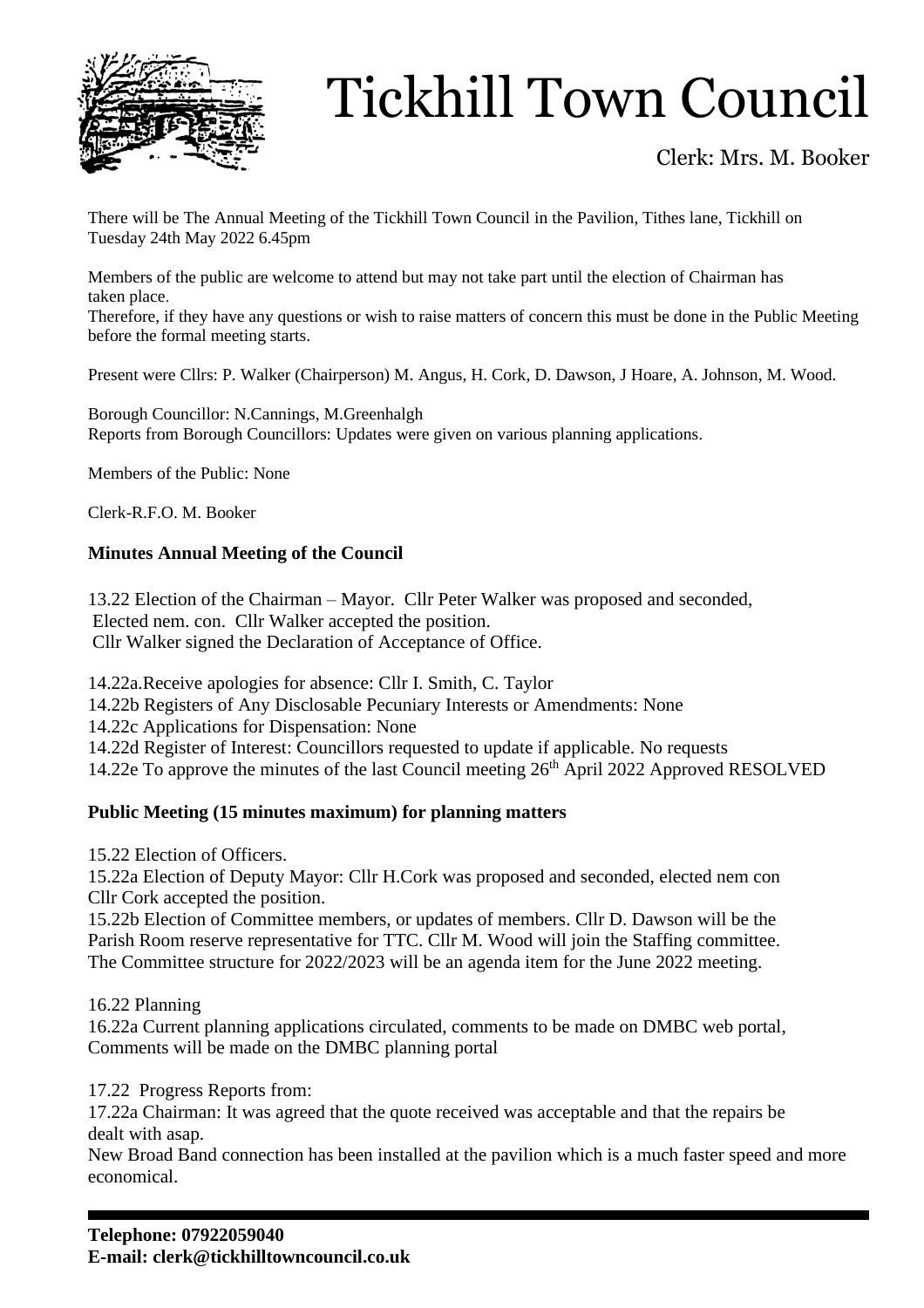

# Tickhill Town Council

Clerk: Mrs. M. Booker

17.22b Clerk: The smart meter for the electricity supply could not be fitted due to the age of the equipment, awaiting further explanation from EDF

17.22c Councillors: The EV chargers are due to go live  $8<sup>th</sup>$  June 2022 with no hitches to date.

Discussion have taken place regarding the Car Park parking charges with "Your Car Parking Space Ltd" Pricing is still being discussed.

A working party is to be formed for the St Mary's Car Park improvements project.

There will be a Jubilee update meeting  $25<sup>th</sup>$  May 2022, there is a good list of volunteers, a Councillor reported that the event was within budget.

18.22 Finance

18.22a Payments for May 2022 (to date) Circulated: Approved

18.22b Receipts and Payments April 2022: Approved

18.22c TTC Bank reconciliation, HSBC Bank Statement April 2022: Approved

18.22d Sage Cashbook April reconciliation: Approved

18.22e Grant applications: Circulated for consideration / approval. Approved in principle deferred to the next Council meetimg.

### 18.22f **Annual reports for Submission to External Auditor.**

18.22g Section 1 - Annual Governance Statement 2021 - 2022 Approved

18.22h Section 2 - Final Year End Accounting Statement 2021 - 2022 Approved

18.22i Annual Internal Audit Report 2021 - 2022 Approved

18.22j Document supporting Annual return of significant variances from 2021 - 2022 Approved

18.22k Bank reconciliation March 2021 pro forma: Approved

18.221 Confirmation of period for the exercise of public rights  $30<sup>th</sup>$  June 2022-10<sup>th</sup> August 2022: Approved.

18.22m Confirmation - Apology from external auditor that TTC have not been chosen for the 5% Intermediate audit, the request for the 5% Intermediate audit was due to a technical error.

18.22n Contact details of the external auditor

PKF Littlejohn LLP 2<sup>nd</sup> Floor, 1 Westferry Circus, Canary Wharf London E14 4HD E mail: [sba@pkf-littlejohn.co.uk](mailto:sba@pkf-littlejohn.co.uk)

19.22 Correspondence; Circulated. No further comments.

20.22 Reports from Committees/Representatives: - Neighbourhood Planning.

The NP is very near for the submission to DMBC of Formal Notice. Basic condition status should be within in one month

21.22 Pavilion Remodeling:

21.22a Working party reports: Quotes being sought for the front of the building – disabled toilets. Provisional date for work to commence after 10<sup>th</sup> July 2022.

21.22b Grants received total 13.7k with a further 2k of grant support agreed. Total remodel fund at present date 25.7k including TTC reserve.

21.22c Opus Electricity contract ends July 2022 quotes still being sourced

21.22d EDF Gas smart meter cannot be fitted, due to technical issues.

21.22e BT Broad Band Network has now been installed.